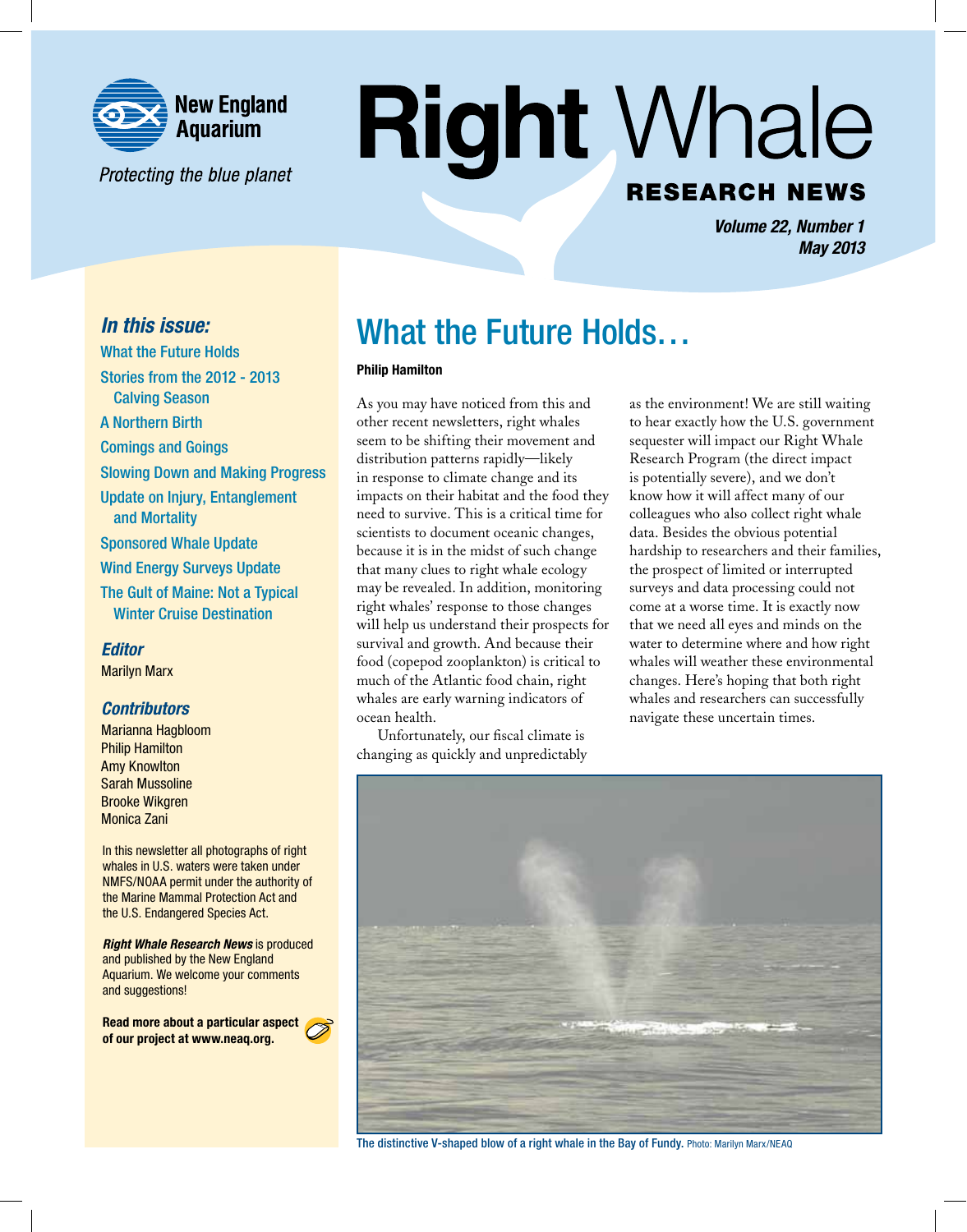## Stories from the 2012 - 2013 Calving Season

#### Philip Hamilton

Amazing to think that spring is here and the right whale calving season is drawing to a close. For the last several years, the New England Aquarium has been contracted by the National Marine Fisheries Service to provide near real-time right whale identification support for the many dedicated teams surveying right whales off the southeastern U.S. from December through March.

Each calving season is different, and we are always excited to see who the

moms of the year will be, and which other whales will show up in the southeast. Thirteen of the 19 moms seen in the area gave birth by the end of December—early calving times for such a large proportion of the moms. (The 20th known mom is a particularly interesting story—see *An Unusual Northern Birth*). Twenty calves is a big improvement over the mere seven born in 2012, and it's possible that more will be discovered. We increasingly hear of whale sightings through opportunistic



waters off Georgia in mid January. Photo: Sea to Shore Alliance/NOAA, NOAA permit #15488 Inset: The most productive mom in the population, Catalog #1334, lifts her head as her calf flukes next to her. Photo: Florida Fish and Wildlife Conservation Commission, NOAA permit #15488 channels. For example, this year we learned of two interesting mother and calf sightings via YouTube: a pair sighted near Miami (few right whales are seen that far south) and a pair at the mouth of the Cape Fear River in North Carolina. Unfortunately, often the images from these videos are not good enough to identify the individual, so we don't know whether the mother off Miami is one of the 20 known or not.

Besides the relatively early calvings, another change this season was the near absence of juvenile whales. In recent years, 100+ juveniles had been seen cavorting in the waters of the calving ground. This year there were fewer than 20. Where they all were remains a mystery. Similar to the very low numbers of right whales in the Bay of Fundy in 2012, the change in the southeast U.S. whale sightings suggests these animals are changing their behavior – likely in response to changes in their environment. It will be very interesting to see where the whales show up the rest of this year. Will Cape Cod Bay be packed with right whales as it was last year? Will the Bay of Fundy be empty?

We had a number of reliable older moms this year—**Catalog #1204**, #**1315**, and **#1334** have had at least 23 calves among them previously, with **#1334** taking the lead as the most productive mom in the population. This was her ninth calf! She is also an interesting whale because she is almost never seen unless it is her calving year, and we know that she took one of her calves to a feeding area farther north than most—in the Labrador Basin southeast of Greenland. Whales like **Catalog** 

**#1334** always make us wonder how many other whales travel to far-flung places where there is little or no survey effort. If you go to far northern waters, please keep your eyes peeled for right whales and let us know!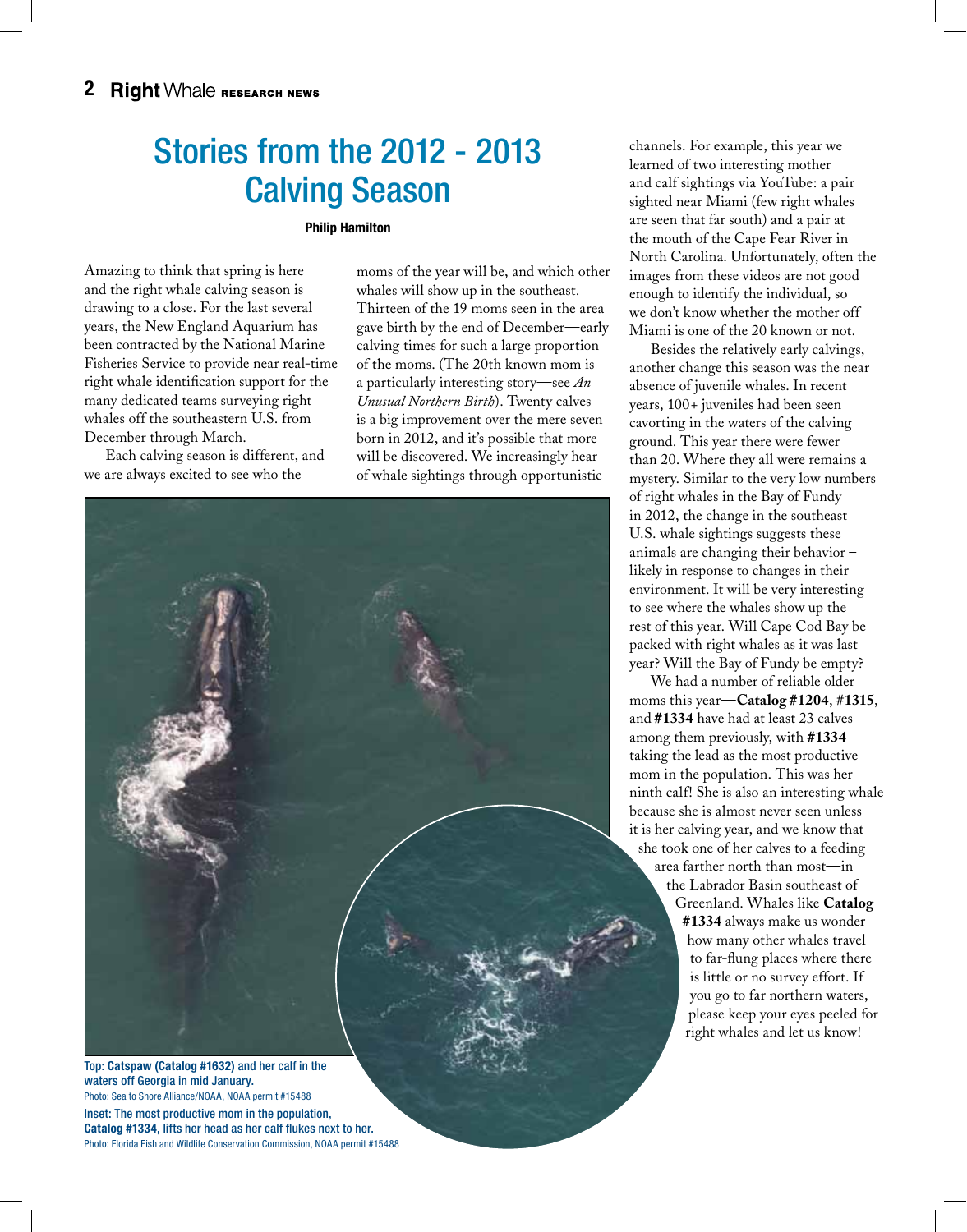## A Northern Birth

#### Philip Hamilton

On January 12, 2013, fishermen reported a pilot whale in Plymouth Harbor on the western side of Cape Cod Bay. Whale and Dolphin Conservation responded only to discover that it was not a single pilot whale, but a young right whale calf accompanied by its mother. This was quite a surprise as, in general, female right whales in the North Atlantic go to the southeast calving ground to give birth. Prior to this year, there had only been one documented northern birth, in June 2007 (see *2007 Mother/Calf Update* in *RWRN Jan 2008*).

This year's northern mother is **Wart** (**Catalog #1140),** who was last seen with a calf in 2005. In 2008 **Wart** became entangled with fishing lines wrapped through her mouth, but it wasn't until the spring of 2010, after many disentanglement attempts, that the Provincetown Center for Coastal Studies (PCCS) was able to completely free her. Without that successful intervention, it's unlikely that this newest member of the population would have been born. However, being born is just half the battle, surviving is the other half. There was concern that the cold winter waters of Cape Cod would be too much for the calf (the water temperature in western Cape Cod Bay was at least 10 degrees C lower than those off northern Florida in January). **Wart** and her calf were seen together on and off in the western Bay until January 21. There have been no photographed sightings since then, though there was a report from a fisherman of two whales off Race Point on January 29—possibly the pair leaving the Bay.

This is **Wart**'s seventh calf. Most of her other calves were seen on the calving ground, and all of them have been seen in the Bay of Fundy. We hope to see **Wart** and her calf soon, either in Cape Cod Bay or during our summer field work in the Bay of Fundy.

*Exciting update! Wart and her calf were sighted April 18 by members of the Aquarium right whale team in Cape Cod Bay: Wart was feeding and the calf was by her side! We have no idea where they've been for the past two and a half months, but we are relieved that they made it through the coldest months. We hope to see them in the Bay of Fundy in August!*



Wart and her very young calf in the waters off Plymouth in January. Photo: Allison Glass Henry/NEFSC under PCCS NOAA permit #14603.

### *Comings and Goings*

*In the past few months we've had quite a few personnel changes, so we want to update our sponsors on the latest news. First, our long-time colleague Jessica Taylor decided to return to London, her hometown, to be closer to her family. Jess first came to the Aquarium in the summer of 2004 as a volunteer and was hired in 2005 as an observer (and later, team leader) of the Aquarium's aerial surveys on the right whale calving ground. Jess also became involved in field work in the Bay of Fundy and was part of the Catalog curation team (six members of our team work a portion of the year on maintaining the right whale photo-id Catalog). In 2011 Jess began running the Aquarium's aerial surveys for the Massachusetts Clean Energy Center (MassCEC) (see*  Surveys for Wind Energy…*in* RWRN Dec. 2011)*. Jess was an integral member of the right whale team and she will be greatly missed!* 

*Jess's research assistant for the MassCEC surveys was Tracy Montgomery, who originally joined the right whale team as an intern in the Bay of Fundy in 2011. Tracy is currently studying primates in South Africa.* 

*Replacing Jess as team leader for the MassCEC surveys is Sarah Mussoline, who worked for Woods Hole Oceanographic Institution and NOAA's Northeast Fisheries Science Center as a bio-acoustic research assistant analyzing baleen whale vocalizations. Her assistant is Sarah Leiter, who comes to us from her previous job in Alaska, where her work focused on an endangered population of belugas.* 

*Another new member of our team is Dan Pendleton, a marine ecosystem modeler, who has worked in the field with us for the past several years. Dan earned his Ph.D. from Cornell University, where he studied right whales and their prey with respect to remotely sensed data. He is now a full-time research scientist focusing on modeling the distribution of whales in relation to sea surface temperatures and zooplankton abundance.*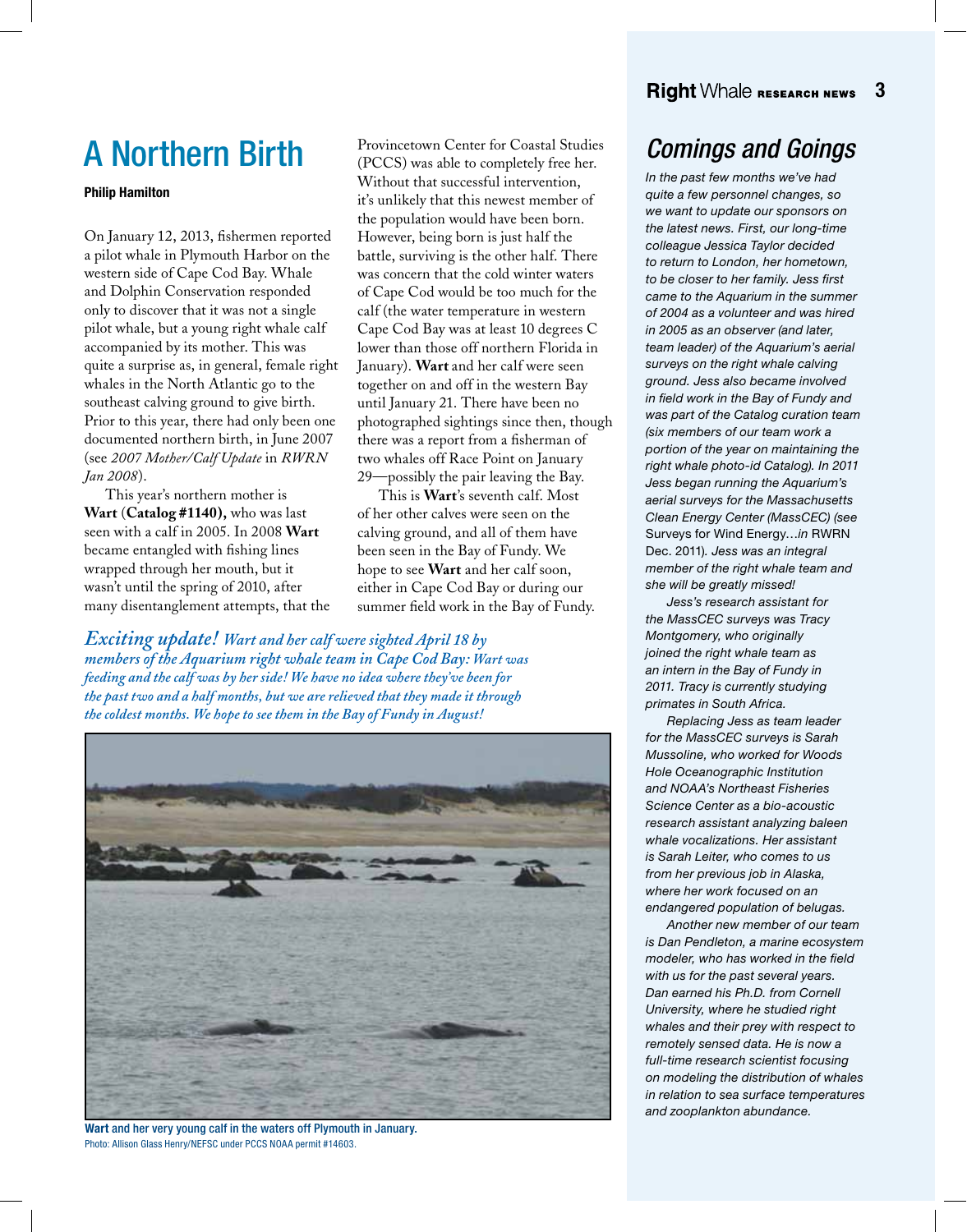## Slowing Down and Making Progress

Amy Knowlton

*Back in the 1990s we began to see an alarming number of right whale deaths from vessel collisions. This prompted the New England Aquarium to host a workshop in 1997 to bring together members of the shipping industry, whale research organizations, conservation groups, port authorities, Canada's Department of Fisheries and Oceans and the National Marine Fisheries Service (NMFS) to review what we knew about where right whales were being struck and what might be done to keep it from happening.* 

This was the beginning of what became a multi-year endeavor to work closely with the shipping industry through the Ship Strike Committee of the Northeast Right Whale Recovery Team, which I cochaired with Bruce Russell, a maritime consultant. Through our efforts, in 2001 we made recommendations to NMFS about where and when speed restrictions (considered the most feasible management approach in many areas), could be used to reduce the number of strikes. Several years of an internal federal regulatory review process followed, but finally, in December 2008, a regulation was put in place to restrict ship speeds all along the U.S. East Coast in areas and at times when right whales were present (see *Slower Ships*…in *RWRN Fall 2008)*. The only catch with this regulation is that it has a five-year sunset clause, meaning if it isn't shown to be effective, the rule will expire in December 2013.

With four years of data to review, my colleague David Laist from the Marine Mammal Commission and I have been able to show that the regulation has in fact been very effective at reducing ship strikes of right whales. We compared the proportion of ship struck carcasses found inside or near Seasonal Management Areas (SMAs) versus those found outside those areas for 18 years pre-rule and four years post-rule. We found a significant reduction in this proportion with NO right whales killed by ships found in or near any of the SMAs in the past four years. The shipping industry is to be commended for abiding by this regulation and helping to keep right whales out of harm's way.

Now the task at hand is to make sure the federal government extends this regulation indefinitely, a process that is in the works. To help this effort along, we are aiming to get our paper

A ship in the Bay of Fundy north of Grand Manan Island passes near Catalog #1960. Photo: Allison Glass Henry/NEFSC

published in a scientific journal. Having this information peer-reviewed by other scientists is an important step for ensuring that the study was appropriately done and merits publication. We should have news soon from the journal. The success of the speed rule is an important step forward for this endangered species! Thank you as always for supporting our efforts to carry out the important scientific studies needed to carefully assess this population and the regulations aimed at protecting them. We will be sure to keep you apprised about the status of the rule.

#### You can also sign a petition developed by our colleagues at Whale and Dolphin Conservation in support of the extension of the ship speed rule online.

http://www.wdcs.org/protect/critical\_ habitat/right\_whale\_vessel\_strikes.php

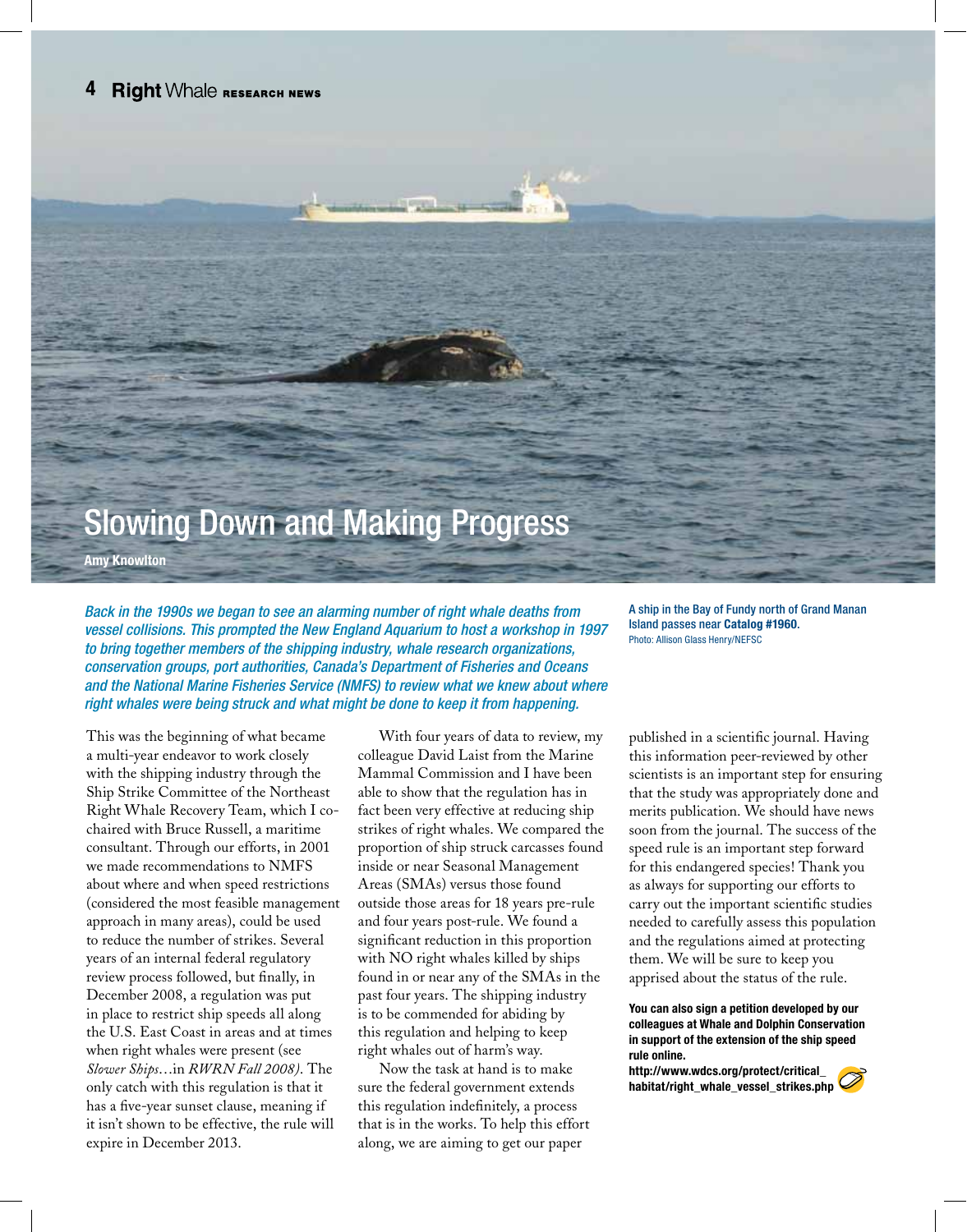## Update on Injury, Entanglement and Mortality

#### Monica Zani

*In each newsletter we report on new injury, entanglement and mortality events that the population has suffered in the preceding six months and update you on the on-going cases. The following is a brief summary of all these known events.*

#### *Mortalities*

• One mortality has been documented in the last six months. In December 2012 a recreational boater reported a dead whale off the coast of Florida. By the following morning the whale's carcass had washed ashore. Photographs provided enough information to allow the whale to be matched to **Catalog #4193**, a 2-year-old male. Although the whale's carcass was entangled in fishing gear, a full necropsy was performed to conclusively determine cause of the death. This mortality was indeed caused by a long-term entanglement.

#### *Injury*

- **• Catalog #3308** (10-year-old male): In July of 2012 he was photographed with new entanglement wounds that might be considered severe. The whale was last seen off the coast of New Jersey in August, but the area of new wounds (the peduncle) could not be seen. We did not report on this whale in our last newsletter because these sightings were unknown to us at that time.
- **• Catalog #3692** (adult female): A firsttime mother this year. She was sighted off South Carolina in March with new propeller wounds on her fluke, but because she was documented by an aerial survey team, there is little information about the severity of these wounds. Her calf had no visible signs of injury.

Heavy equipment is used to bring the carcass of Catalog #4193 up onto a beach in Florida for a necropsy. Although the loss of a right whale is sad, the necropsy is necessary to accurately determine cause of death. Photo: FWC, NOAA permit #932-1905-MA-009526

**• 2013 Calf of Catalog #1612** (calf, unknown sex): Sighted with small and likely minor propeller cuts on its back.

#### *Entanglements*

• There are no new entanglement cases for us to report since our last update. While we would love to welcome this news as a great sign of success, we are always cautious in our optimism. Limited survey efforts can affect the number of whale sightings significantly. With reduced effort, caused by either funding or inclement weather, or with limited sightings simply because of the lack of whales in a given habitat, the likelihood of unreported entanglements is potentially high.

#### *Previously Entangled Whales*

**• Catalog #1719** (adult female): First sighted entangled in January 2012 off of Georgia. **Update: Catalog #1719** was sighted in March 2013 off Cape Cod, Mass. gear free. It appears she has shed

her gear over time and looks to be in relatively good condition.

#### *Previously Entangled Whales With No Current Update*

• We attempt to keep you informed of current entanglement cases, but often we don't have any updates on previous cases simply because the whale has not been re-sighted. We recognize that these entanglements may still persist or, in some cases, the whale may have died offshore. Currently there are eight such entanglement cases that are considered on-going since 2009. If these whales are not sighted for six years they will be presumed dead. In addition to those eight cases there is also **Kingfisher (Catalog #3346),**  the 10-year-old male that continues to be the longest persistent entanglement case (first documented with a flipper entanglement in 2004). He was last seen in March 2012.

To learn more about disentanglement efforts for right whales and other large whales, visit the website of our colleagues at the Provincetown Center for Coastal Studies, who are the pioneers in disentanglement techniques. Together with their network partners they have saved many whales from a slow and painful death.

http://www.coastalstudies.org/what-we-do/whale-rescue/update\_disentanglement.htm/

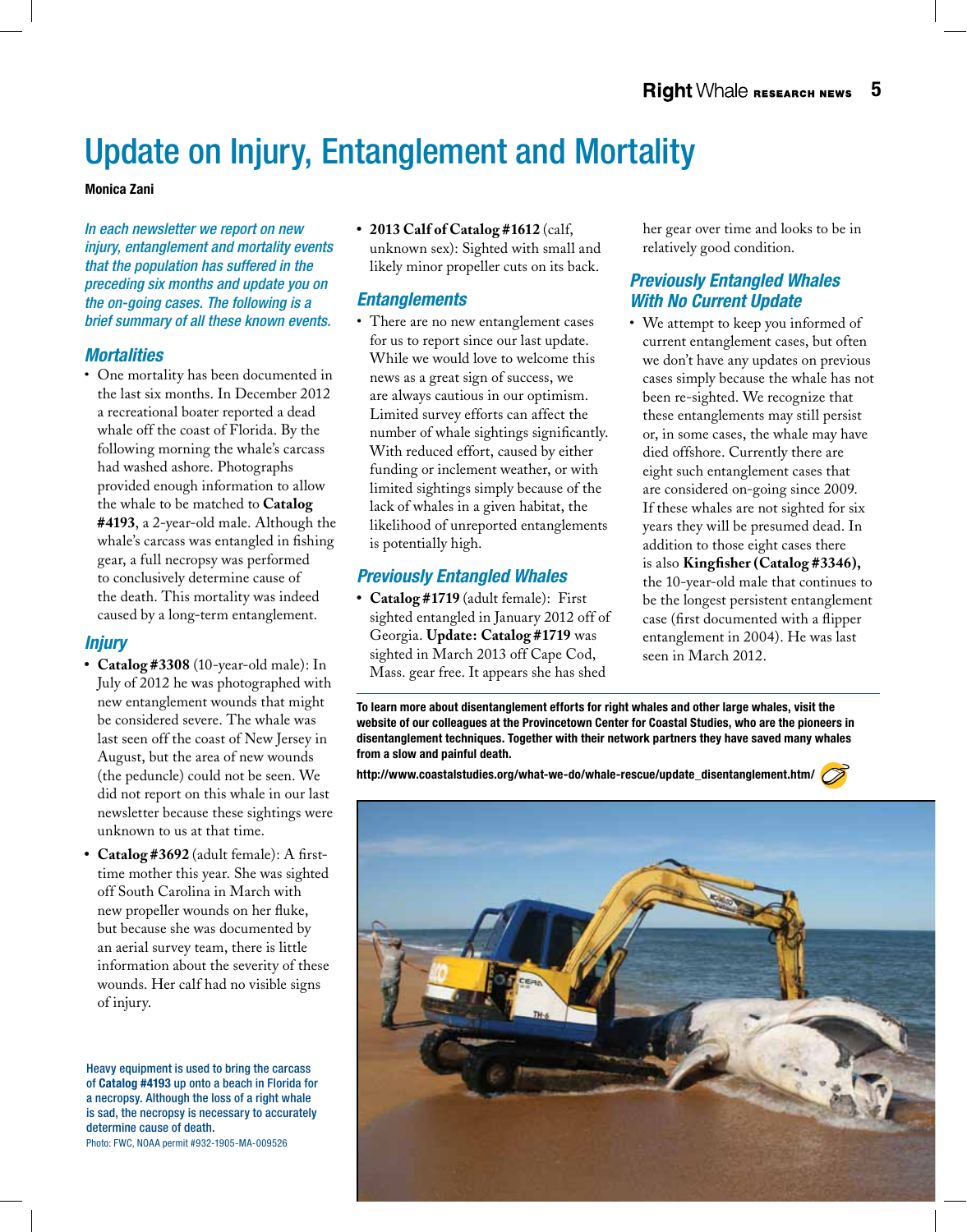## Sponsored Whale Update

#### Marianna Hagbloom

*Our update this time around has several sightings from previous years that have recently been discovered during photo analysis. New photographs are continually being submitted to the Catalog, and sometimes the whales in those photos are not identified until months (or even years) after they were sighted. We try our best to keep you updated on these stragglers!*

#### **Starry Night (Catalog #1028)**

• Back in 2011, Starry Night was observed in the Gulf of Maine by the Northeast Fisheries Science Center (NEFSC) aerial team on November 8. He was in a Surface Active Group (SAG) with six other right whales, and from the photos taken, appears to have been one of the most energetic in the bunch!

#### **Phoenix** (**Catalog #1705**)

**• Phoenix** and her 2012 calf (her fourth) were observed slowly migrating north after leaving the waters off Florida and Georgia, where the calf had been

born. They were photographed by Sea-To-Shore Alliance (S2S) on March 8, 2012, off the coast of South Carolina, and a few days later, on March 13, off the coast of North Carolina. The calf appeared to be nursing and healthy.

**• Phoenix** was seen in Cape Cod Bay on March 18, 2013, by the Provincetown Center for Coastal Studies, traveling with another right whale (**Silt**, **Catalog #1817**).

#### **Calvin**

- (**Catalog #2223**)
- During an NEFSC research cruise through the Great South Channel on

May 8, 2012, **Calvin** was photographed with three other right whales.

#### **Piper** (**Catalog #2320**)

• We're thrilled to report that **Piper** is a mother for the third time! She was first seen with her new calf on December 31, 2012, by Florida Fish and Wildlife Conservation Commission (FWC) observers during an aerial survey, and then several more times in January and February off Florida and Georgia. We know the pair successfully migrated back up the coast because they were photographed in Cape Cod Bay on April 11, 2013, where **Piper** was busy skim feeding. It's interesting to note



Sponsored whale sightings March 2012 through April 2013. The November 2011 sighting of Starry Night and the February 2012 Shackleton sighting are also included. Map: Brooke Wikgren/NEAQ



Piper rests while her playful calf rolls and nuzzles her in the waters off Florida in January. Photo: FWC, NOAA Research Permit #15488

that back in December of 2011 **Piper** was photographed on Jordan Basin, a suspected right whale mating ground in the Gulf of Maine. Since gestation is about one year, it seems likely that **Piper** was in the right place at the right time!

#### **Shackleton** (**Catalog #2440**)

- • A sighting of **Shackleton** from May 31, 2011, was recently added to the Catalog. He was seen by the NEFSC aerial team, swimming alone through the Great South Channel.
- Another sighting comes to us from S2S, which saw **Shackleton** off South Carolina on February 1, 2012. He was in a SAG, and later that same day was seen swimming with another right whale.

Unfortunately, we don't have any new sightings of **Snowball** (Catalog #1131), but we hope to have an update on his whereabouts in our next issue. Many thanks to all of you for sponsoring a North Atlantic right whale! Our success in the conservation and protection of such a critically endangered species is greatly helped by your generous contributions.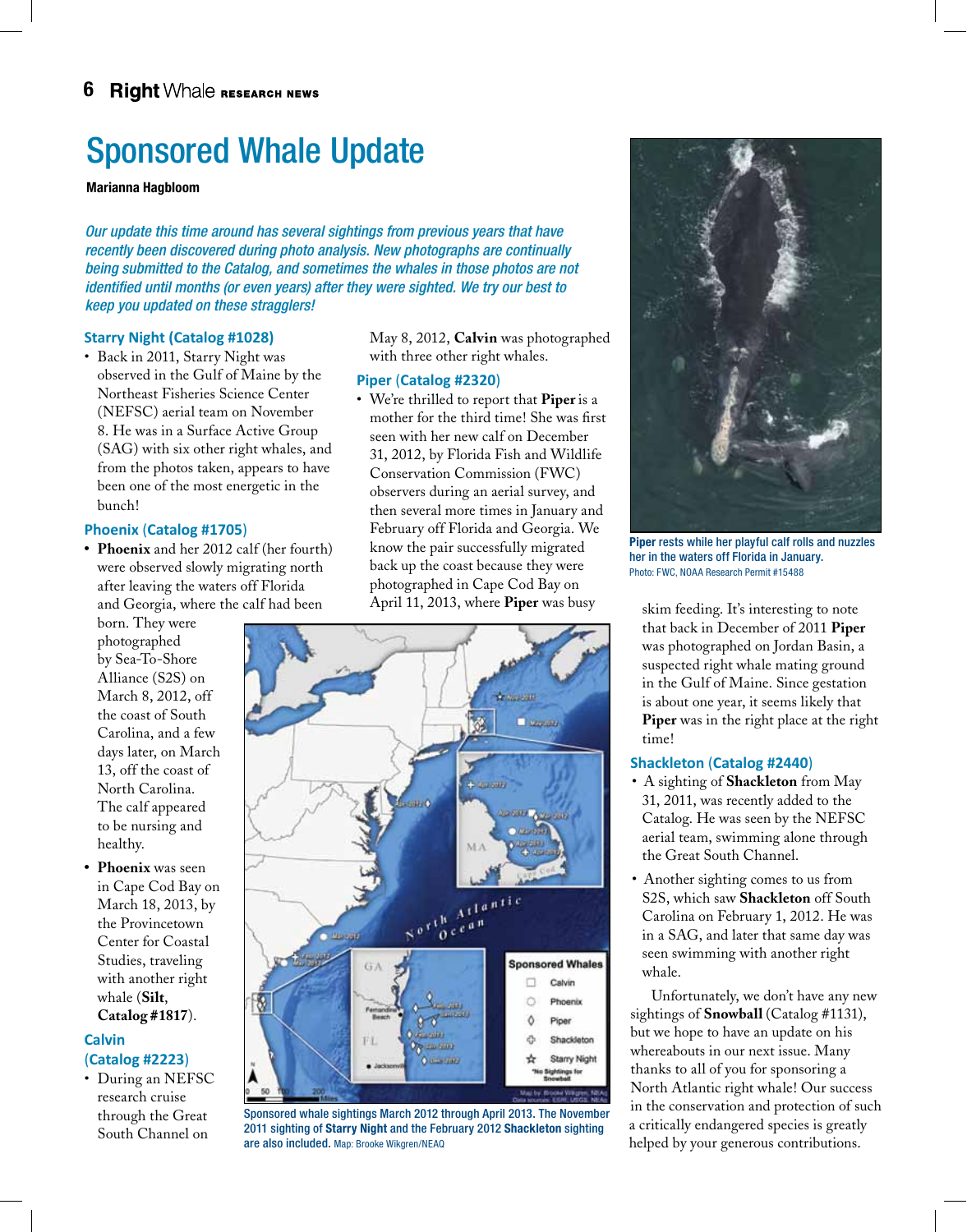## Wind Energy Surveys Update

#### Sarah Mussoline

Somewhere in the vastness of the North Atlantic, marine mammals and sea turtles are roaming. And squeezed inside a small blue twin-engine aircraft, two Aquarium observers are tasked with locating, identifying and counting these critters on the Outer Continental Shelf off Massachusetts. As part of an extended contract with the Massachusetts Clean Energy Center (MassCEC), we will continue for a second year to assess how large whales and sea turtles utilize these waters. The ultimate goal: provide seasonal migratory data to inform the federal offshore leasing process in areas proposed for wind energy development.

Combining observations made by a camera mounted in the belly of the plane and two observers scanning from windows, we were able to collect around 1,000 animal sightings in year 1 alone. From thresher sharks to gray seals to ocean sunfish to pilot whales —we documented the presence of 26 distinct marine species! In addition to visually scanning the ocean surface (when weather and daylight allowed), we also acoustically scanned its subsurface 24 hours a day, by deploying underwater acoustic devices across the survey area. One of the most surprising discoveries from year 1 was overhearing the presence of the low frequency calls from the majestic blue whale—the largest animal on earth.

Now coming on the heels of a successful first year, we approach our second year with a new survey team (see *Comings and Goings*), an expanded survey area (including waters off Rhode Island), several equipment improvements and a host of research questions we hope to answer. So keep an eye to the sky and stay tuned for more updates.

*For previous articles about this project see* Surveys for Wind Energy… *in* RWRN Dec 2011 *and* Wind Energy…*in* RWRN Dec 2012.

## The Gulf of Maine: Not a Typical Winter Cruise Destination

#### Marianna Hagbloom

One of the best parts of being a whale biologist is doing field work becoming more familiar with the ocean environment and right whales! Usually our field work involves being aboard a small vessel for just the day, so when I was offered a position on a 185-foot research vessel for a nine-day Woods Hole Oceanographic Institution (WHOI) research cruise into the Gulf of Maine, I jumped at this opportunity that screamed "Adventure!" Fellow Aquarium researchers Moira Brown, Tracy Montgomery and I met the *R/V Endeavor* at port in Rhode Island to help load gear. WHOI would be using several large pieces of equipment at sea, including a hi-tech plankton sampling net.

On November 28, 2012, we set sail toward Outer Falls in the Gulf of Maine, thought to be a right whale mating and/ or feeding ground. Ideally, we would find feeding right whales, and the sampling net could be cast to determine what the right whales might be eating. To help determine where our survey should be focused, the WHOI team had launched two autonomous gliders equipped with hydrophones to survey the area for two weeks prior to our cruise and reveal where right whales had been acoustically detected. Like most field work, things



The *R/V Endeavor* at its University of Rhode Island home port. Photo: Marianna Hagbloom/NEAQ

don't always go as planned, and we encountered bad weather with 36+ knots (41 mph) of wind and even some snow! The intense conditions for the observers led us to take short shifts, and plenty of hot coffee was consumed on breaks!

We saw a few right whales over the span the trip, but because of the high sea state, had difficulty following them. On December 4, we were finally able to successfully photograph and observe two pairs of right whales, with several others nearby. The whales were identified as four juveniles: **Catalog #3460, #3611, #3620**  and **#3803** (the only female of the four). We didn't observe mating or feeding behavior during the trip, but because of relatively warm water temperatures, we may have been in the right place but at the wrong time. Hopefully we'll continue



A pair of right whales, Catalog #3620 (foreground) and #3460, in the Gulf of Maine in December 2012. Photo: Marianna Hagbloom/NEAQ, NOAA Permit #14233

to be presented with opportunities to venture into this habitat, gaining a better understanding of how right whales utilize these waters.